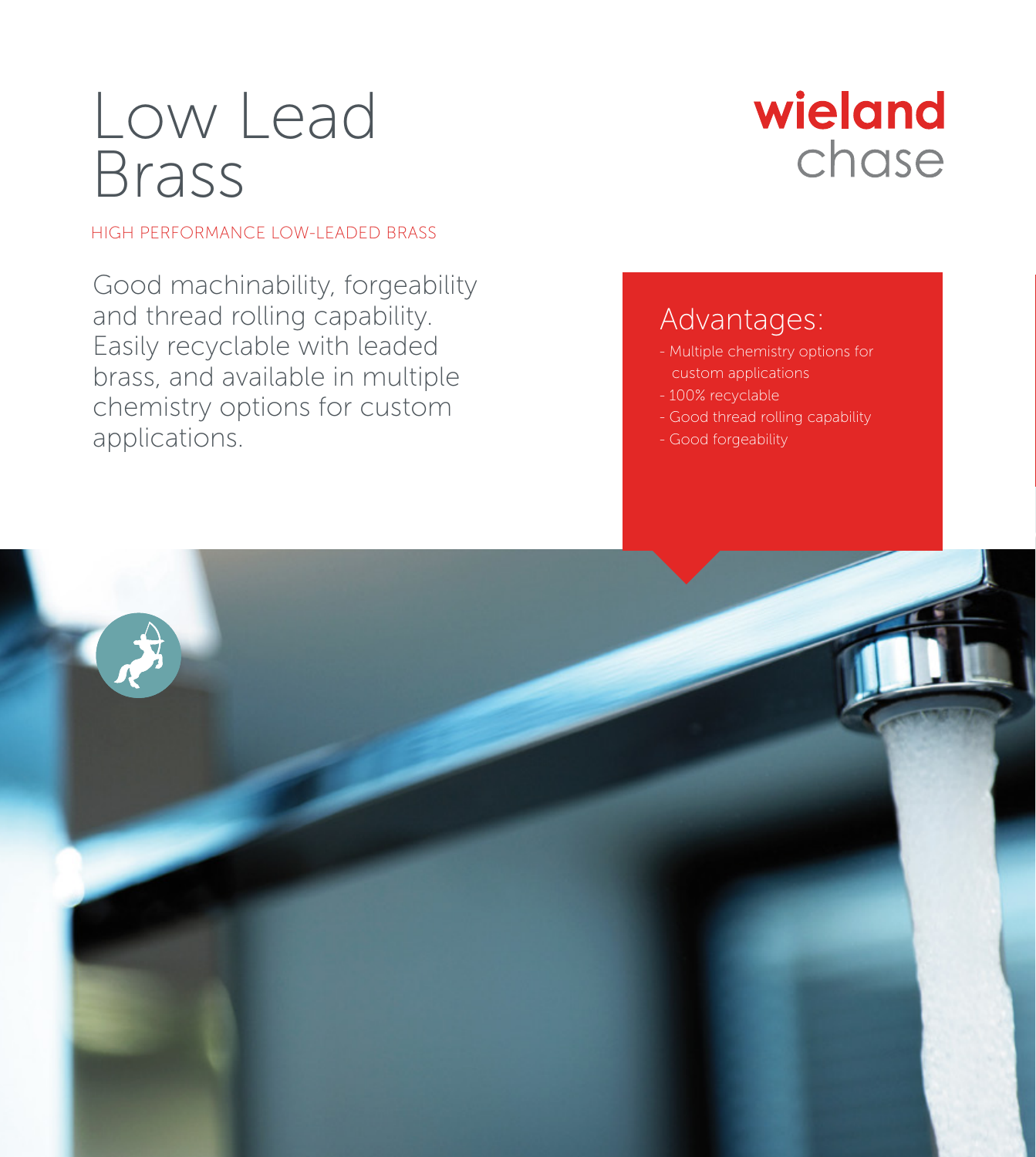APPLICATION: MACHINING-FORGING ASTM: B927 LENGTHS: 10 TO 16 FEET BUNDLE WEIGHTS: 1,000 – 4,000 LBS.

APPLICATION: MACHINING-FORGING ASTM: B981 LENGTHS: 10 TO 16 FEET BUNDLE WEIGHTS: 1,000 – 4,000 LBS.

## C36300 C27450 C37000

ASTM: B981 BUNDLE WEIGHTS: 1,000 – 4,000 LBS.

### Chemistry Composition

| <b>Rod Alloy</b>   | СU              | Pb            | p               | Fe           | Ζn        |
|--------------------|-----------------|---------------|-----------------|--------------|-----------|
| C <sub>27450</sub> | $60.0 - 65.0%$  | $0.25\%$ max  | $0.04 - 0.10\%$ | $0.35\%$ max | Remainder |
| C36300             | $61.0 - 63.0\%$ | $0.25 - 0.7%$ | $0.04 - 0.15%$  | $0.15\%$ max | Remainder |
| C37000             | $59.0 - 62.0\%$ | $0.8 - 1.5%$  |                 | $0.15\%$ max | Remainder |

#### C27450 Sizes/shapes



### C27450 Diameter/tolerances +/-

| Diameter            | Round   | Hexagonal, Octagonal |
|---------------------|---------|----------------------|
| $>0.250$ " - 0.500" | 0.0015" | 0.003"               |
| $>0.500" - 1.000"$  | 0.002"  | 0.004"               |
| $>1.000" - 2.000"$  | 0.0025" | 0.005"               |
| $>2.000" - 3.000"$  | 0.15%   | 0.30%                |

#### C27450 Minimum Mechanical Properties

| <b>Diameter</b><br>(inch) | <b>Tensile</b><br>(ksi) | Yield<br>(ksi) | Elongation<br>$(\%)$ |
|---------------------------|-------------------------|----------------|----------------------|
| $>0.250" - 0.500"$        | 53                      | 33             | 10                   |
| $>0.500" - 1.000"$        | 48                      | 30             | 13                   |
| $>1.000" - 2.000"$        | 43                      | 28             | 15                   |

#### C36300&C37000 Sizes/shapes



### C36300&C37000 Diameter/tolerances + − / /

| <b>Diameter</b>    | Round  | Hexagonal, Octagonal |
|--------------------|--------|----------------------|
| $>0.250" - 0.500"$ | 0.002" | 0.004"               |
| $>0.500" - 1.000"$ | 0.003" | 0.005"               |
| $>1.000" - 2.000"$ | 0.004" | 0.006"               |
| >2.000"            | 0.20%  | 0.40%                |

### C36300 & C37000 Minimum Mechanical Properties

| Diameter<br>(inch) | Tensile<br>(ksi) | Yield<br>(ksi) | Elongation<br>$(\%)$ |
|--------------------|------------------|----------------|----------------------|
| $>0.250" - 0.500"$ | 63               | 28             | 10                   |
| $>0.500" - 1.000"$ | 55               | 26             | 12                   |
| $>1.000" - 2.000"$ | 48               | 24             | 20                   |
| >2.000"            | 45               | 20             | 25                   |